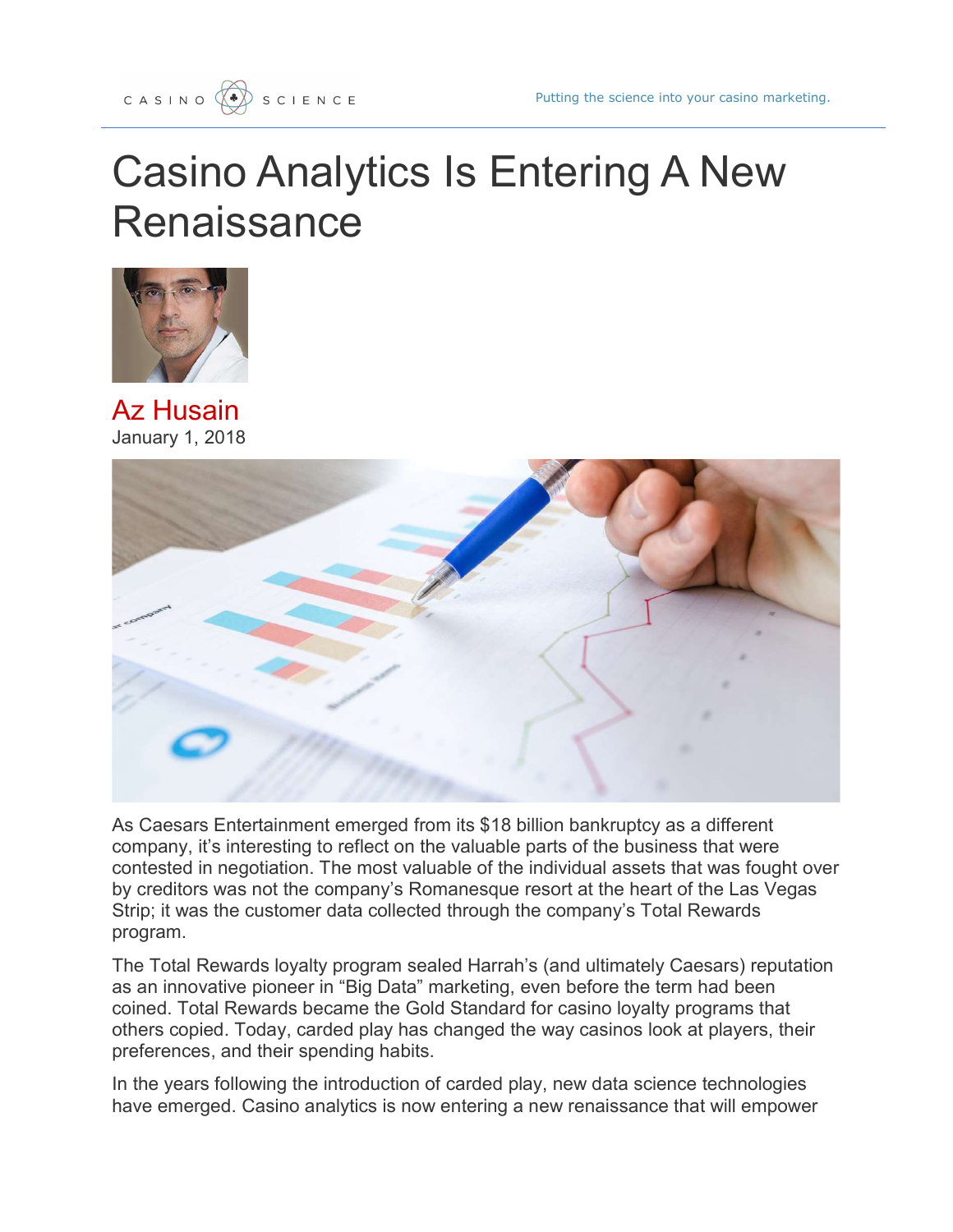and embolden the next generation of casino marketers to digest even greater insight from player data.

Data science is the application of scientific processes to extract insight from data. It goes beyond the presentation of simple summary analytics by applying mathematics and statistics to understand the insight within the data at a much deeper level. It also leverages tools from computer science, like data mining, machine learning, and artificial intelligence, to solve otherwise complex problems that cannot be solved using simple tools or dashboards.

Data science tries to answer questions that are future forward, using historical data as a benchmark to predict a future outcome that the business can then try to influence. For example, database segmentation is a common casino marketing activity. To do this with precision requires evaluating months of historical data and applying statistical methods to quantitatively discover the optimized number of player tiers and allocate the right number of players within each tier. The outcome of this activity is not only greater accuracy with player segmentation, but lower marketing costs with a higher probability that players will respond to casino messaging and generate a significant return.

More sophisticated data science tools like machine learning and artificial intelligence are now seeing application in gaming.

Machine learning is the process of examining large amounts of data to look for patterns and then make predictions on outcomes. It gives a computer the ability to "learn" without being explicitly programmed. Once a pattern is detected, that discovered insight may lead a marketer to take some action. For example, imagine creating a capability to identify the probability that a player will respond to a promotion message. Armed with that information, you could focus promotion messages on those audiences that have the highest probability of conversion. Or you could look at those low probability conversion players and find cheaper methods to engage them.

Artificial intelligence, or AI, is the application of computational techniques where a machine mimics some cognitive function that can be associated with the human mind, such as learning or problem solving. In gaming, AI can be applied to solve problems that require some "learned" optimization that would be very difficult for a human to solve in a short amount of time. For example, imagine trying to optimize your slot floor by mix of machines and spatial arrangement with the goal of maximizing profit. A slot manager could try using heat maps to look for opportunities to better reconfigure the floor. But a small number of reactionary changes to layout will likely have minimal impact. An AIdriven approach would evaluate thousands of potential layout configurations using months of gaming data and player behavior to understand and propose a fully profitmaximized floor.

Clearly these new technologies will radically alter casino operations, just as Total Rewards changed player marketing forever. But the obvious question is, how should you take advantage of these technologies today without over-investing in the hype?